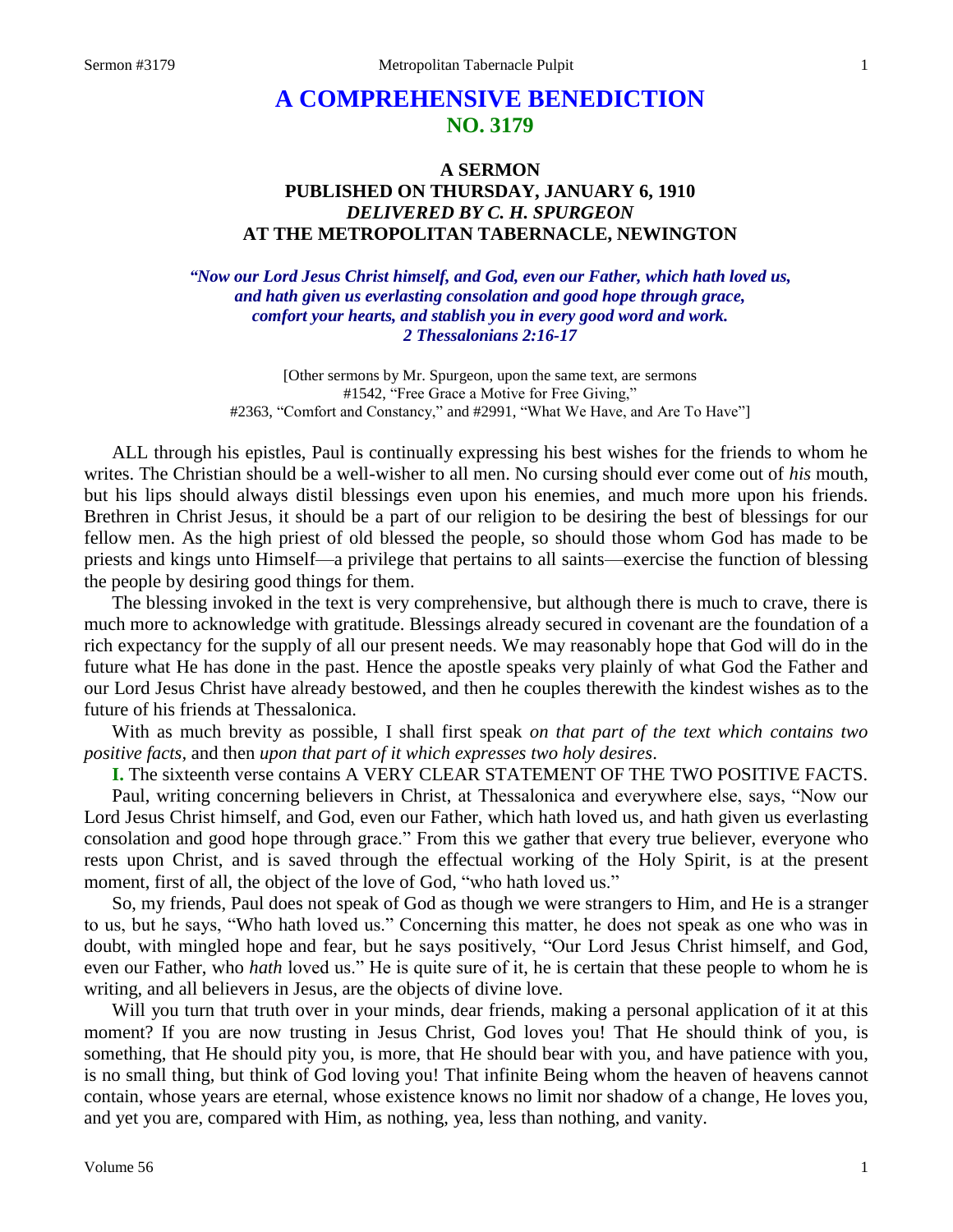Could you conceive of an angel loving an ant? Could you imagine one of the seraphs being in love with the gnat which dances in the sunbeam? It would be wonderful condescension for the august spirits to love such insignificant creatures, yet it would be only one creature loving another creature, and between one creature and another the distance cannot be so great as between the Creator and the created one.

That God, the eternal, infinite, almighty I AM, should actually condescend to love us, who are but as worms compared with Him, and who are but as things of yesterday, soon gone, oh! 'tis strange, 'tis passing strange, 'tis wonderful, yet though it exceeds marvel, it does not, thank God, exceed belief. But were it not that God has Himself revealed it, we might have cause enough to suppose it to be impossible that the Lord Jesus Christ, and God, even our Father, should have loved us.

Being spoken of in the past tense, I infer that *the love which God has for believers is no novelty*. He did not commence to love them yesterday. Brethren, we believe that as many as have been called by grace have been the objects of a love that never knew a beginning. Long before the stars were lit, or the sun's refulgent ray had pierced through primeval shade, the heart of deity had fixed itself upon the chosen. The prescient eye of God had seen them when as yet they were not, and in His book all their members were written, which in continuance were fashioned, when as yet there were none of them.

They were not merely foreknown, but they were fore-loved, they were the favorites of His heart, the dear ones of His choice. He "hath loved us." Fly back as far as you will, till time is not begun, and the work of Creation is not accomplished, and God dwells alone, it was still true of all believers, even then, that "God, even our Father, hath loved us."

Is it not marvelous that we should have been the objects of *a love that has been so constant?* For, as there never was any beginning to it, so there never has been a period in which that love has grown dim towards those who were the objects of it. The river of God's love has gone flowing on in one undiminished stream even until now. He "hath loved us."

He loved us when our father Adam plunged us into the ruins of the fall. He loved us when He spoke the first promise in the garden of Eden, that the seed of the woman would bruise the serpent's head. He loved us all through the prophetic days when He was writing the Book of love upon which our delighted eyes were afterwards to gaze. He loved us when He sent His Son, His only Son, to live our life, and to die our death. He loved us when He exalted that Son of His to His own right hand, and in His person exalted us there too, and made us to sit in heavenly places together with Him.

He loved us when we were little children, in the weakness of infancy hanging upon our mother's breasts. He loved us when, in the follies of our youth, we seemed determined to destroy ourselves while He was determined that we should be saved. He loved us when we loved not Him. He drew us with the cords of a man, and with the bands of love, and now, even at this day, we can each one of us look up to Him, and say, "Abba! Father! thou art mine, and I am thine by the Spirit of adoption." Yes, we can say this, we can look back all along our past lives, and right beyond our birth into the past eternity, and we can thank Him that we can truly say, "God, even our Father, hath loved us."

Now, my dear brothers and sisters in Christ, you must not be satisfied unless you can speak about God's love to you in the same positive terms as those which were used by the apostle Paul. Never rest contented if you do not know that God loves you. Give no sleep to your eyes, nor slumber to your eyelids until, by a living faith, you have been able to read your title clear to the love of God. It may be that you have lost the sensible presence of that love, then ask for grace to search until you find it again. You may be saved, and yet you may not be happy, but you ought never be content unless you are certain that you are saved, and then such certainty will infallibly bring you peace and joy.

If now your full assurance has departed, and your faith is under a cloud, come and knock again at mercy's door, and cling to the posts thereof, looking up at the crucified One. Turn your tearful eye to Calvary, trusting afresh to Him whose wounds must give you healing, and in the crimson lines of whose agonies you must read your acceptance. Go there, I say, and be not content till you can say with Paul,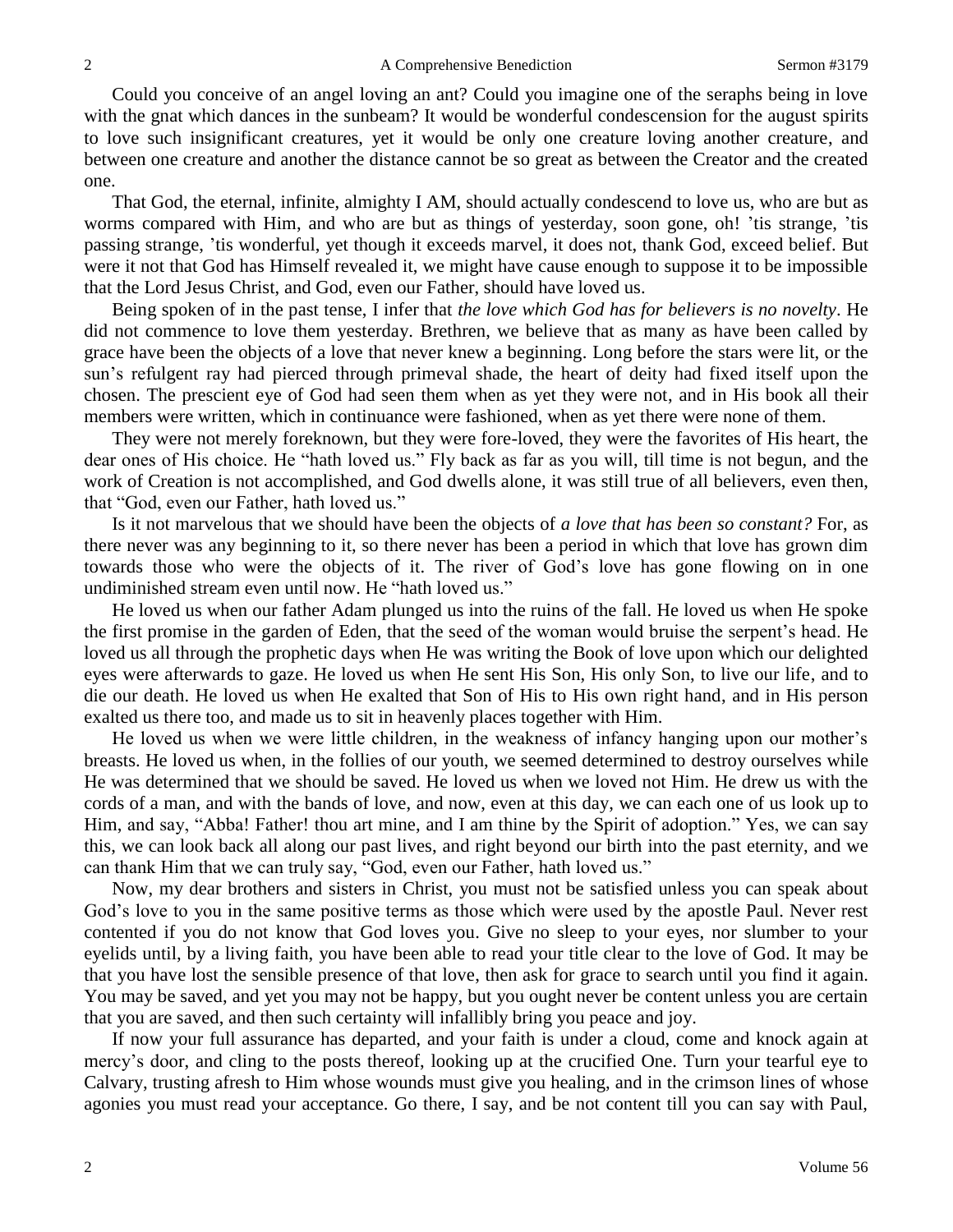"Our Lord Jesus Christ himself, and God, even our Father, hath loved us." This is the first positive fact which is here mentioned.

There is another fact which is equally positive, *"and hath given us everlasting consolation and good hope through grace.*" It is absolutely certain that God has given His people this double blessing. What a delightful blessing this is, "everlasting consolation"! There is music in the word "consolation." Barnabas was called "the son of consolation." Nay, more than that, it is the name of One who is far greater than Barnabas, for the Lord Jesus is called "the consolation of Israel."

But God is here said to have given this blessing to His people in a very special form, *"everlasting*  consolation." A man goes to work to make money, and after toiling hard for it he gets it, and it is a consolation to him, but it is not an everlasting consolation, for he may spend or he may lose all his money, he may invest it in some company (limited or unlimited), and very soon find it vanish, or he may be compelled by death to leave it, it cannot be, at the best, more than a temporary consolation.

A man toils hard for knowledge, he acquires it, he becomes eminent, his name is famous. This is a consolation to him for all his toil, but it cannot last long, for when he comes to feel the headache or the heartache, his degrees and his fame cannot cheer him, or when his soul becomes a prey to despondency, he may turn over many a learned tome before he will find a cure for melancholy. His consolation is but frail and fickle, it will only serve to cheer him at intermittent seasons, it is not "everlasting consolation."

But I venture to say that, through the consolation which God gives to His people, they are unsurpassed for their endurance. They can stand all tests—the shock of trial, the bursting out of passion, the lapse of years, nay more, they can even endure the passage to eternity, for God has given to His people "everlasting consolation."

What is this "everlasting consolation"? It includes a sense of pardoned sin. A Christian man, when his heart is right, knows that God has pardoned his sins, that He has cast them behind His back, and that they will never be mentioned against him again. He has received in his heart the witness of the Spirit that God has blotted out, as a thick cloud, his transgressions, and as a cloud, his sins.

Well, if sin be pardoned, is not that a consolation? Yes, and an everlasting consolation too, one that will do to live with, and that will do to die with, and that will do to rise again with. Oh, joy! my sins are pardoned, now do what You will with me, my God, as my sins are put away, You have given me "everlasting consolation."

This "everlasting consolation" also gives an abiding sense of acceptance in Christ. The Christian knows that God looks upon him as he is in Christ, and inasmuch as God put Christ into his place, and punished Christ for his sin, He now puts the believer into Christ's place, and rewards that believer with His love just as if he had been obedient unto death, as Christ was. It is a blessed thing to know that God accepts us, and to be able to sing, with Hart—

### *"With my Savior's garments on, Holy as the Holy One;"—*

and this is a consolation which is abiding, it is, in fact, everlasting.

Now let sickness come, the consolation still abides. Have we not seen hundreds of believers as happy in the weakness of disease as they would have been in the strength of hale and vigorous health? Let death come, the consolation still remains. Have not these ears often heard the songs of dying saints as they have rejoiced because the love of God was shed abroad in their hearts by the Holy Ghost? Yes, a sense of acceptance in the Beloved is an "everlasting consolation."

Moreover, the Christian has a conviction of his security in Christ. God has promised to save all those who trust in Jesus, the Christian does trust in Him, and he believes that God will be as good as His word, and will save him. He feels, therefore, that whatever may occur in providence, whatever onslaughts there may be of inward corruption, or of outward temptation, he is safe by virtue of his union to Christ, is not this a source of consolation? Why, some men might freely give their eyes to know that they are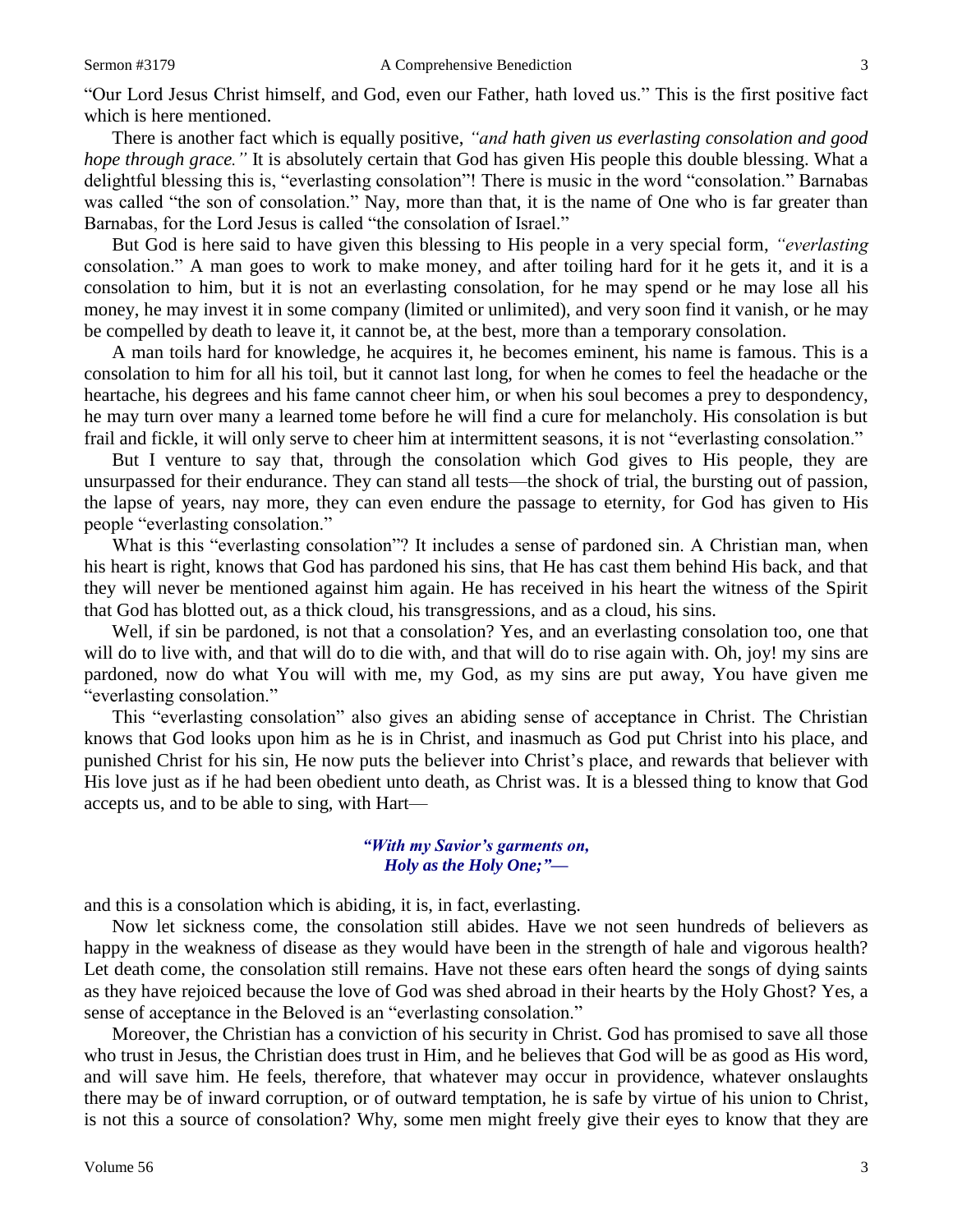saved, it would be a good bargain for men even to be lame or maimed if they did but enter into life. The Christian knows that he is secure, beneath the shield of the divine omnipotence he laughs at the rage of hell, feeling that no fiery dart can ever pierce that sacred protection.

Are you rejoicing in this everlasting consolation? If not, you should seriously question whether you know what true religion means. Do you find that your losses make you wretched? Do bereavements in your family make you murmur and complain? Are you never happy? Does not joy ever come into your spirit? Do you always hang your head like a bulrush? Have you no peace of mind, no sacred mirth? Do the bells of your heart never ring? Do the heart-strings of your soul never sound out the music of grateful praise? Then gravely question whether you can be a child of God, for concerning the children of God it is written, "God, even our Father, hath given us everlasting consolation."

I am sure there are many here who, if they were to speak from experience, would say, "Well, we are very poor, but we are rich in faith, and faith makes us rich toward God. We have not anything to spare, yet surely goodness and mercy have followed us all the days of our life. We are sick in body, yet our afflictions are so sanctified that we rejoice in deep distress. We are ridiculed and slandered by the ungodly, but we rejoice that we are counted worthy to suffer anything for Christ's sake. Yes, God has given to us everlasting consolation."

John Bunyan says that the man who wears the flower "heart's-ease" in his bosom need not envy a king, and that is a flower which the Christian always wears in his buttonhole, or if he does not always wear it there, it is his own fault, for God has given it to him, He hath given unto us everlasting, unchanging, unfading, inexhaustible fountains of consolation.

Another thing which God has given us is *"good hope through grace,"—*a hope, a good hope, a "good hope through grace." What is the Christian's hope? It is a hope that he shall be preserved in this life by God's love and kindness, a hope that, when he comes to die—for die he must unless the Lord shall come first—he shall have all-sufficient grace to be able to play the man in the last solemn article. He has the hope that, after death, his soul, out-soaring sun, and moon, and stars, shall enter into the realm of spirits, and be with Christ.

He believes that the day shall come when his very body, though it has become food for worms, shall be quickened, and called by the voice of the archangel from its bed of dust and its silent sleeping place. He believes that those bones of his shall live again, and that his soul and body shall be re-united, and that, when the Lord Jesus shall stand at the latter day upon the earth, in his flesh he shall see God. So he sings with Toplady—

> *"These eyes shall see Him in that day, The God that died for me; And all my rising bones shall say, Lord, who is like to Thee?"*

This is the Christian's hope, that he shall then live, world without end, in the perfection of enjoyment, that he shall have all spiritual joys in communion with Christ, and all joys that shall be suitable to his new and spiritual body as he shall walk the golden streets, and forever praise the love which brought him into an existence of perfect bliss. This is the Christian's hope, and consequently, the thought of death does not alarm him, rather, he looks forward to it with joy. As the toil-worn laborer does not dread the eventide when he shall put off his dusty robes, but longs for the night that he may rest in his bed, so the Christian, when he is in his right mind—

#### *"Longs for evening, to undress, That he may rest with God."*

He is willing to put off the cumbrous clay of his body, and commit it to the purifying earth, that he may, as a disembodied spirit, depart to be "with Christ, which is far better," expecting that, afterwards, body and soul together shall be forever gratified with Christ.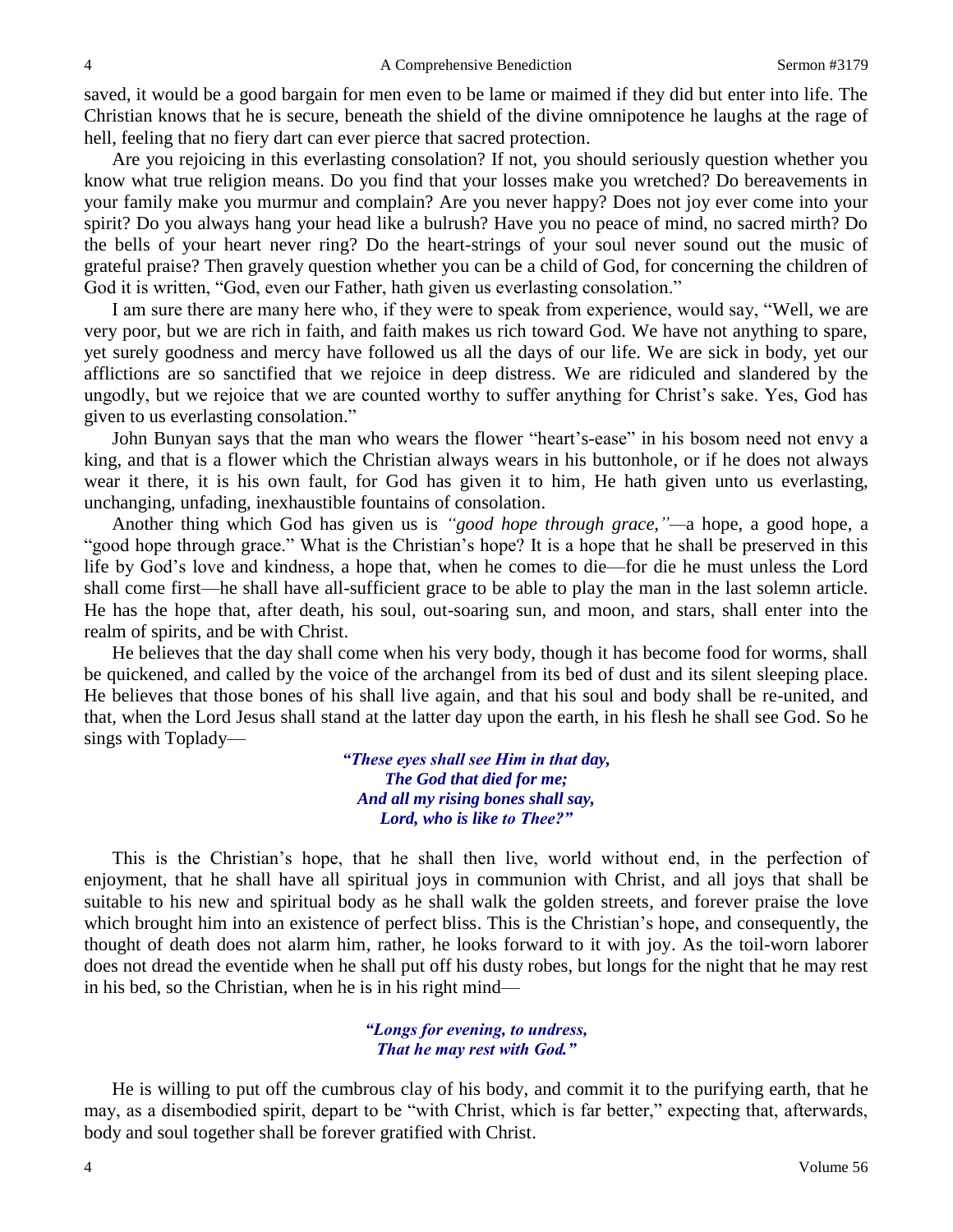This is the Christian's hope, and it is a *good* hope. It is good for what it brings us, but it is especially good for that upon which it is grounded. The reason why the Christian expects this eternal happiness is because God has promised it to him, and has given him an earnest of it. He has heaven in his heart even now, that is to say, he has within him the beginning of that life which shall, in due time, become the heavenly life.

In olden times, when men bought estates, it was customary for the seller to give to the purchaser a tuft of grass and a leaf from one of the trees on the land, signifying that the purchaser then had what was called *seizin* of the property, and they were proofs that it belonged to him. And when God gives true faith in Christ, and enables a soul to have peace with God through the precious blood, this is the earnest of heaven, a foretaste of its bliss, and a sure evidence that heaven is indeed ours. I trust that there are many of us who have this earnest, and feel comforted by it. We have a good hope because it is founded upon God's promise in His Word, and upon the witness of the Spirit within our heart that we are born of God.

And it is said to be a "good hope *through grace."* Ah, friends! there is no good hope except "through grace." You cannot have a good hope through merit. If anybody expects to have a good hope through baptism, he is very much mistaken. Baptism is simply the testimony of a good conscience toward God, it cannot give any hope of heaven. If we were to build upon such a foundation as baptism, confirmation, the Lord's supper, or anything of the kind, we should be sad losers, for there is nothing in all these things put together to make a Christian's hope.

Nor must we build our hopes on our prayers or our tears, or on anything that we can do, for if so, it will be a sandy foundation, and when the time of trial comes, it will give way under us. But to have a good hope through grace, such a hope as this—that I, a poor unworthy sinner, have been invited by God to put my trust in His dear Son, and that He has promised that, if I do, I shall be saved, I do trust in Jesus, and therefore, if God has promised truly, I shall be saved—this is indeed a foundation on which I may build without fear.

Is not this, my brethren, the top and bottom of the Christian's hope, that "Christ Jesus came into the world to save sinners," and that whosoever believeth in Him shall not perish, but have everlasting life? You do believe in Him, and therefore you can say that you do possess eternal life. I do solemnly declare that if I have ever at any time begun to say in my own mind, "I shall be saved, for I have preached the Gospel, I have experienced such and such enjoyments, I have drawn near to God in secret prayer"—if ever I have talked to myself like that, I have soon been led to see that, if I had not something infinitely better than all that to trust to, I should be resting on a broken reed. But oh! to come to Jesus just as one came at the first, saying—

> *"Nothing in my hand I bring: Simply to Thy cross I cling; Naked, come to Thee for dress; Helpless, look to Thee for grace; Foul, I to the fountain fly; Wash me, Savior, or I die;"*

this is indeed to have a "good hope through grace."

Now let us take these two statements, look at them again, and then lay them up among our choicest treasures. The one statement is that God hath loved us. O Christian friends, do try to drink in that great truth! Do not be satisfied simply to hear the words repeated, but get them right into your very spirits, "Our Lord Jesus Christ himself, and God, even our Father, hath loved us." O ye angels, you have not even in heaven a greater joy than this, to know that God hath loved us!

The other statement is that God "hath given us everlasting consolation and good hope through grace." So we cannot be without consolation. Whatever your trouble may be, my dear Christian friend, though you may have lost your dearest one, though your property may have melted as the snowflake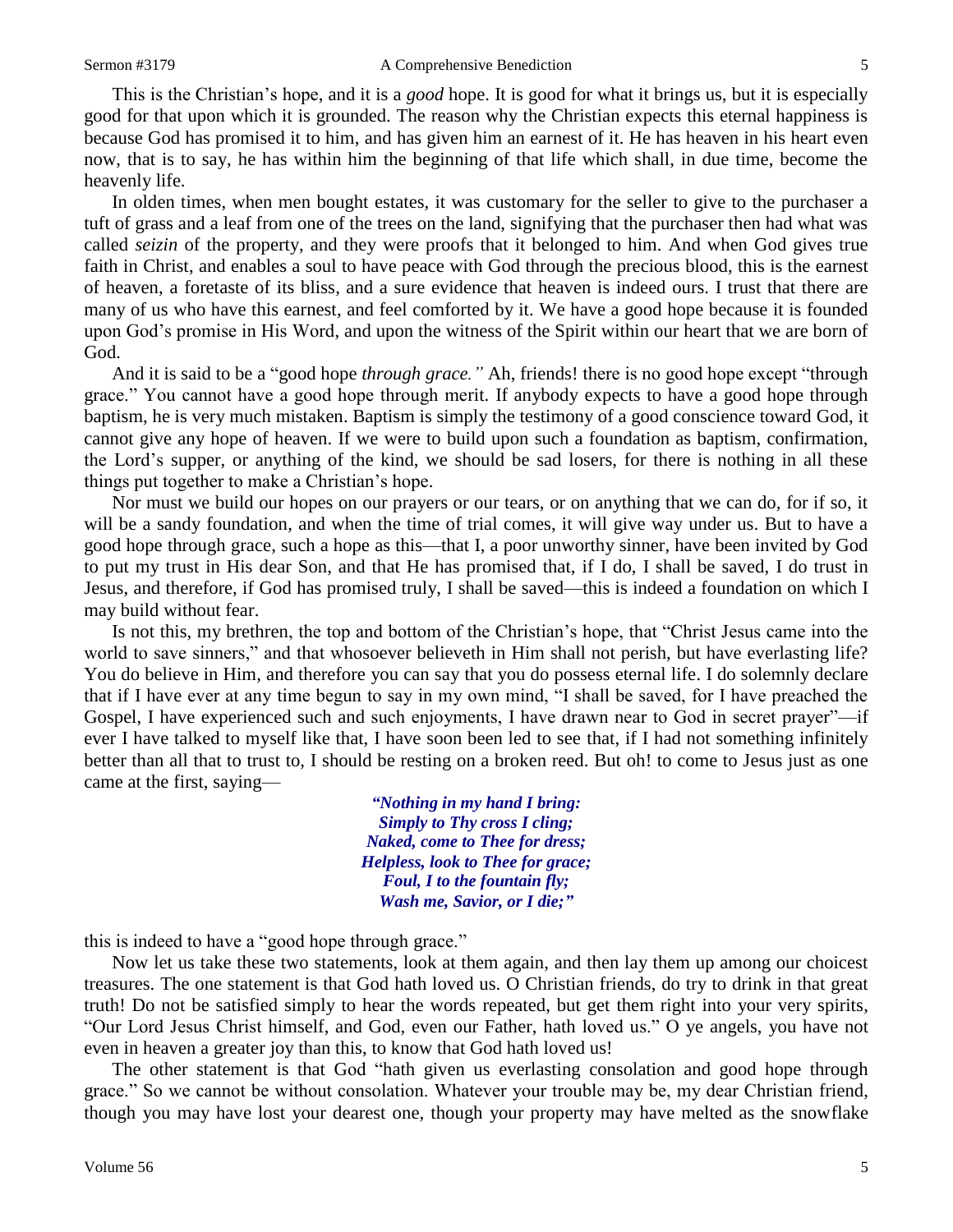melts into the sea, yet God has given you eternal consolation, and whatever you may have to fear concerning the future, you have a hope that is broader than your fears.

> *"This is the hope, the blissful hope, The hope by Jesus given; The hope when days and years are past, We all shall meet in heaven."*

As I turned this text over, I could not help pitying those who have no hope, no good hope through grace. When I opened my letters this afternoon, on coming back from Liverpool, the first one I opened was to tell me of the death of one with whom I spent a very happy day about a fortnight ago. He seemed to me to be in perfect health when I spoke to him then, but now he is gone to his eternal rest. The next letter I opened came from the deacon of a church in Devonshire, to say that one of our students, who was settled there as a minister, had been suddenly taken ill, and had just died.

I did not care to open any more letters just then, for fear that I would read of somebody else being gone, but I thought, "Well, both of these dear brethren have served their generation by the will of God, and they have fallen asleep, and it is well." I could only look forward with hope to the day when somebody would read just such a letter about me, and could only trust that they would be able to say of me what I could say of these brethren, "Blessed are the dead who die in the Lord."

But what a sad thing it is to live in this world and to have no hope! It would have been better not to have lived at all than to live without a "good hope through grace." I do not really know how some of you manage to live. I know you have your troubles—troubles at home, and troubles in business—and I cannot make out how you manage to put up with this poor existence without the hope of a better one.

Knowing what we do about a future state, if we had not a good hope concerning it, we really might wish that we had never been born, and we sometimes wonder how some of you can be so easy and so careless about the unknown state when you, perhaps, know that you will soon be in that state, and also know that if it is not a better state than this one, it will be a very sad thing for you to have had an existence at all.

Oh, "seek ye the Lord while he may be found; call ye upon him while he is near." A good hope can be had through grace, and grace is free, even to the chief of sinners. If we come to God on the footing of grace, He will never cast us out. Oh, that we might all have this infinite treasure of a "good hope through grace"!

**II.** Now I can spend only a few minutes upon the second part of the subject, in which we have TWO GOOD WISHES, TWO HOLY DESIRES.

The first part of the text has told us what God has given us, the second part tells us what we ought to desire God to give us, "Comfort your hearts, and stablish you in every good word and work."

I pray God for those who are about to be baptized, and also for you who have long made a profession of your faith, that you may get the first blessing, namely, *divine comfort*. May God comfort you! It is a bad case when a Christian is not happy, when he is not full of comfort. I know it is treated by some people as though it were a very insignificant matter whether a Christian is happy or not, but I am sure it is an exceedingly important matter that he should have comfort. A wretched, miserable Christian is, to a great extent, an injury to the church, and a dishonor to the cross of Christ, for worldly people will pick out such a one and say, "That is what your religion does for a man."

Now, genuine godliness gives peace and joy. In its first beginning, when a man is under a sense of sin, it does make him wretched to feel his sin, but when the soul is obedient to the command of Christ, and trusts in Him, it gives him joy and peace. "The fruit of the Spirit is love, joy, peace," and for a Christian not to have this fruit of the Spirit is to libel Christianity.

When one's heart is sad, it is not always best to show it. "When thou fastest, anoint thine head, and wash thy face; that thou appear not unto men to fast." Even if you have some sorrow of heart, tell it not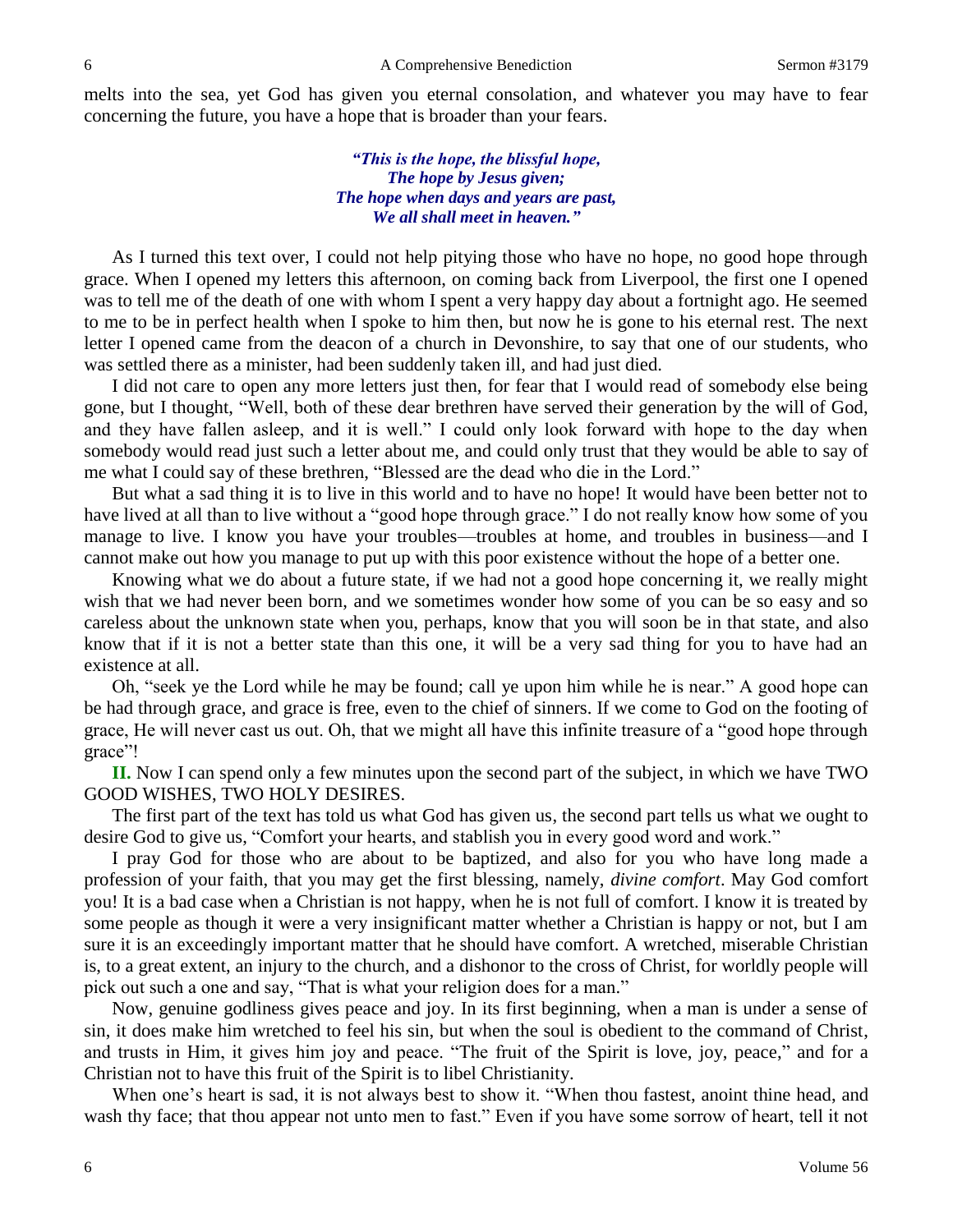at once to your neighbor, who may have quite enough trouble of his own to bear without having yours added to it. Do, Christian, seek to get the comfort of which the apostle here speaks. Is there ever a position into which you and I can be cast where there is no comfort for us in the divine promises? There is, in God's Word, a key to open all the locks of trouble in Doubting Castle. If we will but turn over the sacred page, we shall find there a promise exactly suited to our case.

Do you lack comfort, Christian? How can you while there is a mercy seat to go to, and One there whose ear is always open to hear your petition, and to relieve your trouble? Do you lack comfort while you can pray? Surely it must be neglect of prayer that makes your burdens so heavy. How can you be without comfort while your Savior lives? If Jesus Christ still bears your name upon His heart, that should be enough for you.

Is it not really a comfort to think that the Father Himself loveth you? My Father, who is in heaven, knows my needs, ought not that to cheer me? 'Midst darkest shades, if I feel that He is with me—yea, even in the valley of the shadow of death, if His rod and His staff comfort me, what have I to fear? Yes, Christian friends, you have abundant ground for comfort, so be not content unless you enjoy that comfort. May God, even your Father, put you and keep you in a comfortable frame of mind!

I would say especially to young Christians—Do not imagine that as soon as you become believers in Christ, you are to cast away those cheerful looks and those bright eyes of yours. God forbid! If you were happy before, be far happier now. You need not have levity, that is to be avoided, and the pleasure which consists in sin should be no pleasure to you, but now your joy should be deeper as it is purer, more lively as it is more sound.

*"And stablish you in every good word and work*." These are the two forms of establishment, in good doctrine and in good practice. When a Christian receives good words, the devil would like to drive them from him, and to drive him from them. It is one of the masterpieces of Satan to try to spoil our faith. If he can lead us to believe falsely, he will the more easily lead us to act falsely.

So may God "stablish you in every good *word."* You cannot help noticing, if you look upon the spiritual firmament just now, how like it is to what the natural firmament was the other night. It is said that there were thousands of shooting stars visible within an hour, and I might almost say, that if you look out into the Christian world, you can see thousands of shooting stars within a minute.

I do not know what new error we shall have within the next four and twenty hours. There are some people, who are so fond of novelties that they have advanced pretty nearly every form of error that our poor imagination can conceive of, yet they seem to be studious to make fresh ones. We have new "isms" and "ites" of all sorts, and old fashioned truths, which we thought would never have been doubted, are nowadays contested. An age of great religious activity is pretty sure to be also an age in which error is active, and therefore it is the more necessary that we should pray for believers that they may be established in every good word.

I should like you, who are members of this church, not only to believe the truth, but to know why you believe it, and to be so sure and certain of it that you cannot be shaken from it. I would have you be, not like the dry leaves in autumn, which are carried away by the first wind because they have lost their vitality, but like the green leaves in spring, which will bear the March winds, and cannot be torn off because their sap is flowing in them, and they are fresh and vigorous. I would that you were always able to give a reason for the hope that is in you with meekness and fear.

The faith which we have has been handed down to us by martyr-hands all along the ages—not through the corrupt Church of Rome, but down along the line of martyrs and confessors who have sealed their testimony with their blood, and that testimony is with us till this day. Search God's Word, and if we teach you anything that is inconsistent with it, then reject us as we would have you reject all false teachers. If we set before you anything which is of our making, and not of God's making, cast it to the dogs, and have none of it, but if it be God's truth, be established in it. Garner it in your soul. Hold it fast as for dear life, and never let it go.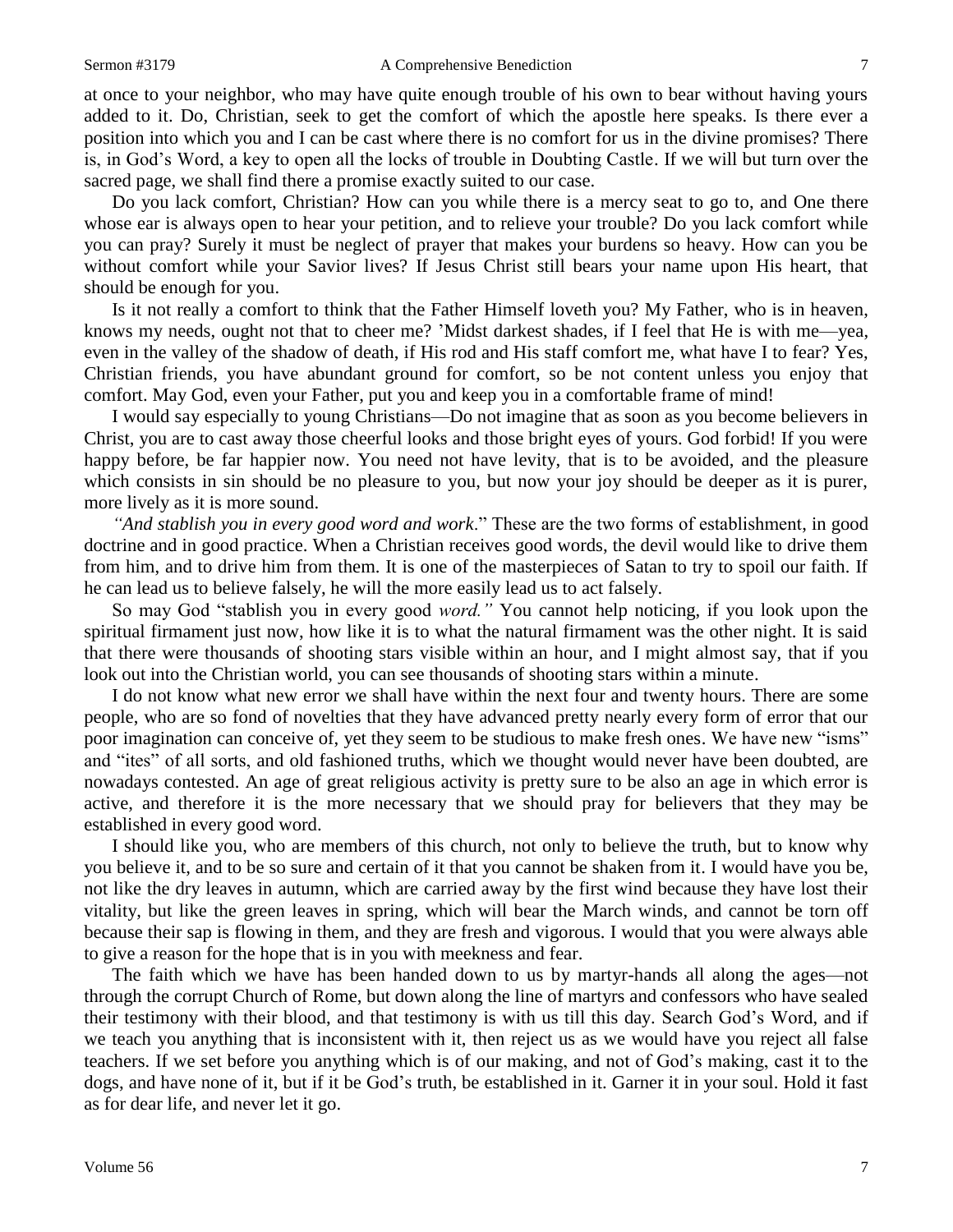Believe that the truth as it is in Jesus is worth the blood which martyrs have shed in its defense, and will be worth all that it can possibly cost you in holding it. May you be established in every good word, not merely in some good words, but in every good word! Believe all the truth. Many Christians, alas! believe only one truth or so. One man gets a hold of the doctrine of predestination, and he is like a child with a doll, it is all the world to him. Another man gets a hold of the doctrine of human responsibility, and he looks at it, as Luther says, "Like a cow at a new gate," he stands staring at that, and can see nothing beyond it. But I would have you see all the truth, and be always ready to receive anything that God has revealed, be ye steadfast "in every good word."

But the blessing invoked by the apostle is that you may be established in every good *work* as well as in every good word. Alas! there are some Christians who like the Word very well, though they do not like the work, but except our godliness extends to our daily work, it is not godliness at all. May you, brethren and sisters in Christ, be established in every good work! May there be the good work of holiness in all the relationships of life! May you be the best of sons, the best of daughters, the best of parents, the best of husbands, the best of wives, the best of masters, the best of servants! Wherever your lot may be cast, may you be established in every good work in all the relationships of life!

Then, in this Christian church, may you work in prayer, may you work in teaching, may you work according to the ability which God has given you, and may you be established in it! If there be any good work which you have not yet attempted, but to which you are called of God, may you have grace to enter upon it, and once engaged in it, may you never take your hands from the plough till you have finished the task that God has sent you!

O beloved, I can pray this prayer from my heart for every one of you! May you who have served the Master for years still be kept serving Him! Oh, may none of you turn your backs in the day of battle! May you be faithful unto death, and so obtain the great reward! May the grace, which has helped you forward hitherto, impel you onward till your hairs are grey, and until you throw yourselves back upon the couch of death to sleep with God!

So may you be established in every good word and work! Every Christian ought to be a member of the established church, I do not mean the church which is established by the English law, but the Church which is established by God. Oh, to be established by grace, to be established by knowing what we believe, by practicing it, and by being established in that practice! These apostolic good wishes I leave with you, may you inherit them!

But recollect that we must first come to Christ, or these good wishes will be wishes only. We must first trust the Savior, or else these blessings can never be ours. May grace bring us to Jesus, and keep us at His feet, and grace shall have the praise forever and ever.

## **EXPOSITION BY C. H. SPURGEON**

## *2 THESSALONIANS 2*

**Verses 1-2.** *Now we beseech you, brethren, by the coming of our Lord Jesus Christ, and by our gathering together unto him, that ye be not soon shaken in mind, or be troubled, neither by spirit, nor by word, nor by letter as from us, as that the day of Christ is at hand.*

In the church of Christ, the teaching has always been that Christ is coming quickly, and that teaching must never be withdrawn, for He is coming quickly, as He said to John in the Revelation. At the same time, this teaching has given an opportunity to certain presumptuous people to prophesy that at such and such a time Christ will come. They know nothing about it, and their prophecies are not worth the breath they spend in uttering them, and we have to say today what the apostle wrote to the Thessalonians—

**3.** *Let no man deceive you by any means: for that day shall not come, except there come a falling away first, and that man of sin be revealed, the son of perdition;*